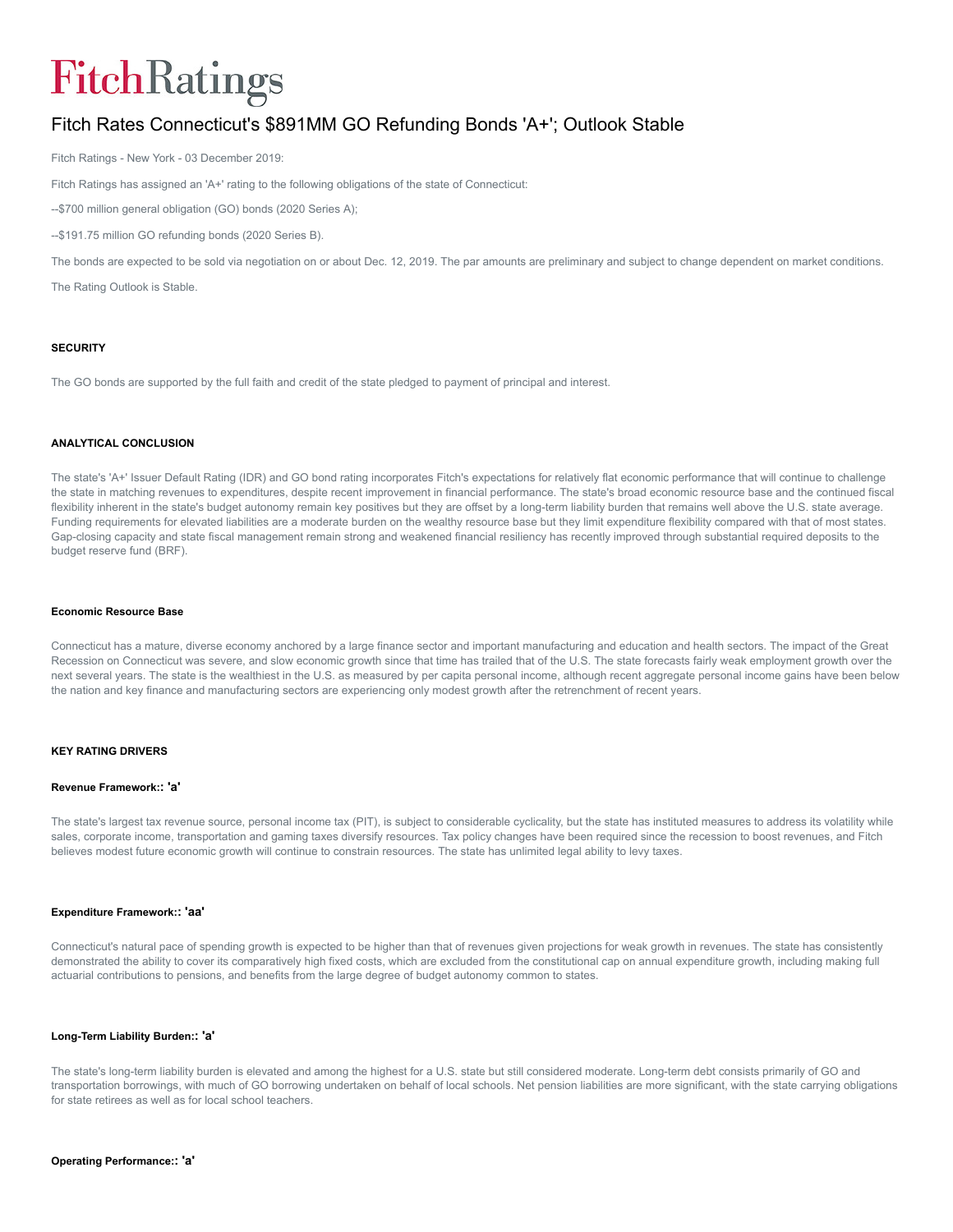Gap-closing capacity remains strong and resiliency has improved with sizable deposits to the BRF in fiscal years 2018 and 2019, as required under the state's recently enacted revenue volatility cap. The deposits, including from a large operating surplus in fiscal 2019, were net of state actions to either balance financial operations or in concert with reforms to the teachers' retirement system (TRS) and a pending legal settlement. Future cyclical budgetary pressures and out-year budget gaps remain an issue to be addressed, although frequent revenue re-forecasting allows the state to identify revenue underperformance and quickly implement corrective actions.

# **RATING SENSITIVITIES**

MAINTAINING FISCAL RESILIENCE: Movement in Connecticut's IDR is sensitive to the state's ability to balance financial operations in response to economic and revenue growth expectations while maintaining its recently improved financial resilience. The IDR is also sensitive to shifts in the state's elevated liability burden and ability to manage its expenditures given a comparatively high fixed cost burden.

#### **CURRENT DEVELOPMENTS**

An adjusted fiscal 2019 budget planned for almost \$19 billion in revenues and appropriation for fiscal 2019 and anticipated a modest operating surplus. Over the course of the year, PIT receipts experienced weakness from the prior year; however, that was largely eliminated through strong April 2019 collections and strong growth in the passthrough entity tax. The state reports final \$19.6 billion in revenue for the fiscal year ending June 30, 2019; \$742 million ahead of the forecast used to enact the budget, not inclusive of the \$949.7 million in revenue subject to the state's volatility cap that was deposited to the BRF.

Fiscal 2019 expenditures totaled \$19.3 billion including a \$381 million appropriation to establish a special capital reserve fund (SCRF) for TRS (discussed further below), providing for an operating surplus of approximately \$371 million. Together with the deposit related to the volatility cap, the BRF balance is expected to increase to \$2.5 billion, 12.8% of fiscal 2019 revenues.

The enacted 2020-2021 budget provided for \$19.3 billion in appropriations in fiscal 2020 and almost \$20 billion in fiscal 2021. Revenue in support of the budget includes a new agreement for the hospital tax rate in addition to other extensions of lapsing tax policy, scales back the increase of car sales tax revenue to the state's transportation fund (STF) until fiscal 2022, expands the state sales tax to certain services and prepared foods, and incorporates higher expectations for baseline revenue performance. State expectations at budget enactment were for an operating surplus of \$43.8 million, which together with \$318.3 million in revenue subject to the volatility cap, would be deposited to the BRF in fiscal 2020.

The November 2019 consensus revenue estimate (CRE) updated the revenue forecast for fiscal years 2020 through 2024 and the Office of Policy and Management's (OPM) subsequent fiscal accountability report (FAR) incorporated these revisions as it reforecast spending and expected deposits to the BRF along with other financial and debt measurements. On a net basis, revenues moved slightly higher while expenditures increased by \$76.2 million from budget expectations, resulting in a forecast operating deficit of \$19.6 million for fiscal 2020. Revenue subject to the volatility cap is unchanged, resulting in a lower net deposit to the BRF of \$299 million, increasing the projected balance to \$2.8 billion or 14.5% of revenue.

#### **CREDIT PROFILE**

Connecticut has a diverse, mature and wealthy economic base, with flat to modestly declining population trends and an aging demographic profile. In contrast to past economic expansions, the state's performance in the current expansion has been unusually slow and has weighed on the natural pace of revenue growth. The state projects positive economic growth over the medium term but at rates below the nation.

Employment gains through much of the recovery have been well below national averages and slower than past recoveries. Recent three-month moving average employment growth averaged 0.3% as compared to 1.8% for the nation although labor force growth has been more solid at 1.8% compared to 1.2% for the nation. Rates of employment recovery have varied across the state's larger metropolitan regions, ranging from robust gains in the New Haven region to only modest gains in areas like New London and Waterbury. The finance sector, with important banking and investment activity in the southwestern part of the state and insurance activity in Hartford, saw sizable employment losses through the Great Recession and well into the recovery. Employment in these areas remains below the post-recession peak.

The state's large and sophisticated manufacturing sector has seen relatively flat employment growth since steep recessionary losses ended, although important defenserelated manufacturing anchors the sector and may bring future gains. Tourism has grown in importance over time, but prospects for the state's gaming resorts are more uncertain given rising competition in neighboring states. The state's unemployment rate has historically run below the U.S. rate but has exceeded the nation since 2012; the unemployment rate was 4.1% in 2018 compared to 3.9% for the U.S. Personal income per capita ranks highest among the states, at 139% of the national level, although annual growth in aggregate personal income has been below the nation since 2011.

#### **Revenue Framework**

Tax revenues for general fund needs are diverse, with PIT, corporate income and sales taxes serving as the primary tax sources. PIT receipts, particularly those derived from non-withholding, are particularly important, but their volatility has had a negative impact on the state's financial position. An inflationary-adjusted revenue volatility cap enacted in 2017 partly addressed this volatility by directing non-withholding revenue (estimates and final component of the PIT and the fiscal 2018-enacted pass-through entity tax, explained below) above the cap to the BRF. A separate, statutorily-enacted revenue cap that limits appropriations to a level below expected revenue begins to be incorporated in fiscal 2020. The revenue cap, required to reach 98% in fiscal 2026, is phased in at 0.25% increments. The separate transportation fund receives a range of transportation-related receipts as well as resources from the general fund.

Historical growth in revenues, after adjusting for the estimated impact of tax policy changes, has been below inflation and well below the pace of national GDP growth, due to contractions in the important financial services sector as well as the maturity of the state's economy.

The enacted budget for the 2020-2021 biennium factored in the April 2019 CRE's revenue forecast which included the new revenue cap that limits appropriations to 99.5% of the revenue forecast and recognized approved tax policy actions and higher expectations for baseline revenue performance. Even with these tax measures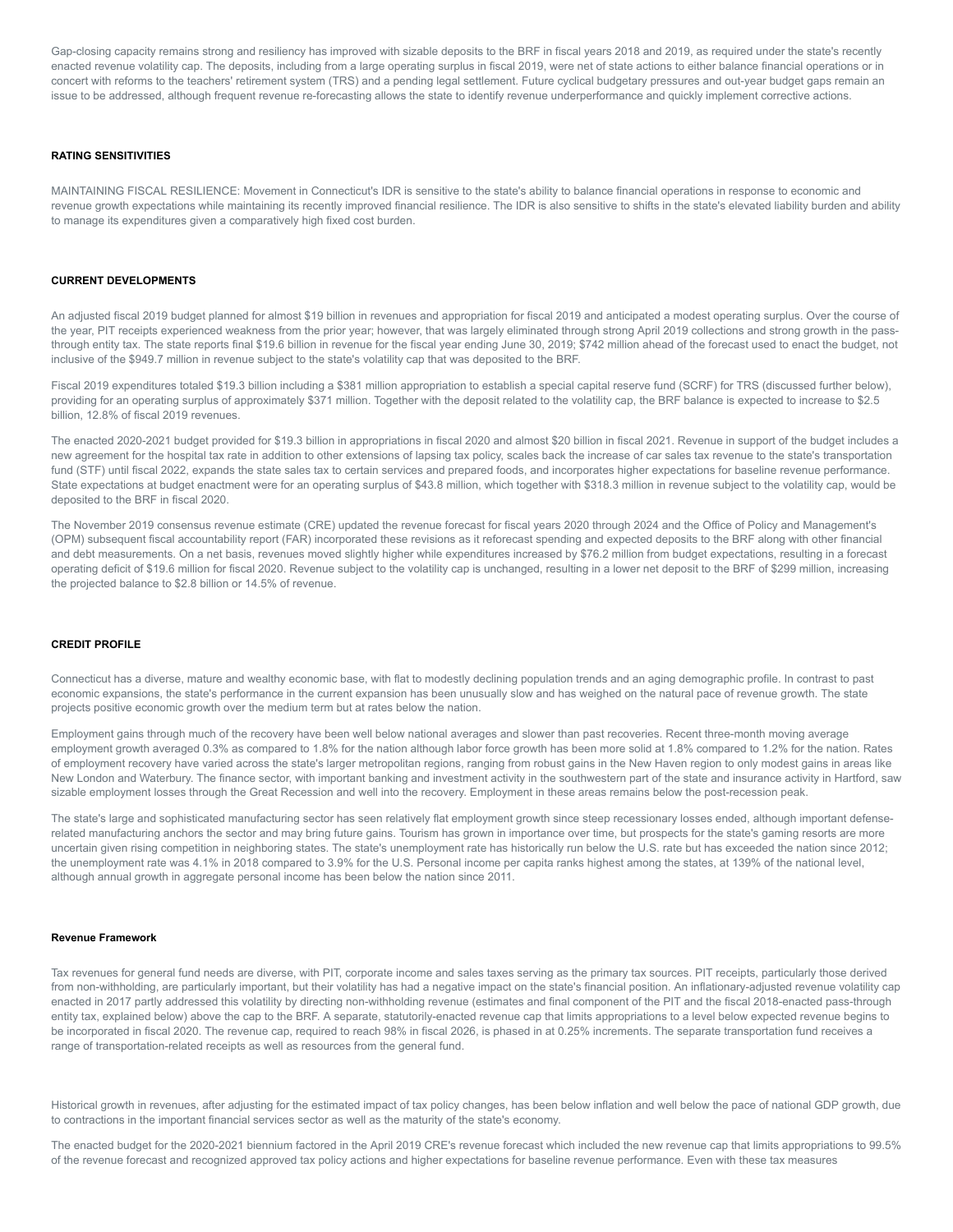implemented, available revenue in fiscal 2020 is currently estimated at 1.4% below fiscal 2019, as the revenue cap phase-in as well as reduced expectations for the passthrough entity tax and the falloff of one time federal aid are incorporated.

The state has unlimited legal ability to raise tax revenues. Tax rate competitiveness is more of a factor in Connecticut than in some other states due to the nature of its taxpayer base, its relatively small size, and its proximity to neighboring states' urban employment centers. Passage of the federal Tax Cut and Jobs Act (TCJA) heightened this concern, as the limit on the deduction for state and local taxes increased residents' effective tax burden.

As part of the fiscal 2019 budget discussions, the state enacted legislation intended to mitigate the expected negative effects of TCJA on state taxpayers. Approved legislation created a revenue-neutral tax on pass-through entities, offset by a personal income tax credit, and allowed municipalities to create charitable organizations in support of town services accompanied by a local property tax credit. Collections from the tax on pass-through entities have been strong while the charitable deduction option has proven unsuccessful. The state is currently exploring a state payroll tax option with a final report due to the legislature in January 2020.

Transportation revenues, while statutorily dedicated for transportation needs, have been subject in the past to frequent diversion for general operations. To bind the state to recent practice, voters approved a constitutional amendment in November 2018 ballot that restricts moneys collected in the STF to transportation purposes. The fiscal 2019 revised budget also accelerated the deposit of motor vehicle sales taxes to the STF from the general fund, although the budget for the 2020-2021 biennium scales back the increase until fiscal 2022. The governor recently proposed a transportation infrastructure plan titled 'CT2030' that proposes \$21 billion in capital projects over 10 years for roads, bridges, and public transit, with funding derived from federal grants, state GO and special tax obligation bonds, tolling on the state's highways and bridges, and cash funding. The legislature is currently considering this proposal.

#### **Expenditure Framework**

As with many smaller states, Connecticut's scope of spending is very broad, with the state responsible for delivering or funding numerous services normally handled at the local level. Formula funding for local schools and subsidies for higher education highlight the state's role in education, which extends as well to making teacher pension contributions and funding school capital. Municipal aid is also significant, although previous sharing of sales tax revenue was suspended through fiscal year 2021 and was instead funded through a number of targeted grants coming directly from the general fund. The return of sales tax revenue sharing in fiscal 2022 is a contributor to the state's projected out-year budget gaps. Municipal aid in fiscal 2020 modestly increases by about 2% from fiscal 2019.

The state's constitutional cap on expenditure growth, excluding appropriations for certain fixed or federal requirements, limits increases in annual appropriations to compound annual growth of personal income over the past five calendar years or of the annual growth in the U.S. consumer price index less food and energy, whichever is greater. This cap, in concert with comparatively weak forecast revenue growth, results in the state's need to limit annual growth in expenditures.

The state retains solid ability to cut spending despite successive budgetary adjustments during the current and last biennia. Statute requires swift response in the event of forecast underperformance, either through rescissions, allotment cuts, or with legislative concurrence, depending on the size of the projected deficit. Fitch believes agreements with its collective bargaining units, particularly with the state employee bargaining agent coalition (SEBAC), have successfully constrained growth in annual expenditures but nevertheless restrain the state's flexibility to adjust expenditures in an unforeseen economic or financial downturn. SEBAC's current contract extended the agreement on pension and healthcare benefits from fiscal 2022 to fiscal 2027 and provided layoff protection through June 30, 2021 for existing employees. The wage agreement remains in effect through fiscal 2021.

The state's relatively high carrying costs for debt service, actuarial pension contributions, and other post-employment benefits (OPEB), totaling almost 22% in fiscal 2018, continue to constrain policy options. Carrying costs in fiscal 2018 included the state's commitment to match the 3% employee contribution to the state's OPEB trust fund; this contribution totaled \$120 million. The enacted 2020-2021 budget achieves annual savings beginning in fiscal 2020 through revisions to the SEBAC agreement which re-amortizes a portion of the outstanding unfunded pension liability for the state employee retirement system (SERS) and through reforms to TRS that also extend the amortization period (discussed in greater detail below.)

Spending for Medicaid remains a key fiscal challenge for Connecticut and for all U.S. states. The nature of the program as well as federal government rules limits the states' options in managing the pace of spending growth. In other major areas of spending such as education, the state is able to more easily adjust the trajectory of growth. Federal action to revise Medicaid's programmatic and financial structure appears less likely in the near term given divided control in Congress.

#### **Long-Term Liability Burden**

Connecticut's long-term liability burden for debt and pensions, adjusted to Fitch's standard 6% return assumption, is amongst the highest for a U.S. state at 28% of 2017 personal income as of Fitch's 2018 State Pension Update report. It remains a moderate, albeit elevated, burden on resources. As updated by the fiscal 2018 state audit and more recent information, long-term debt alone totals \$24.7 billion, or 9.6% of 2018 personal income, and the state's total adjusted liability burden approximates 27%, not inclusive of the 2019 legislative changes which increased the unfunded pension liabilities. Fitch expects these changes to be incorporated into the state's fiscal 2019 audited financial statements.

Almost 70% of outstanding debt is GO, including a large share issued for local school capital needs. GO borrowing also includes \$2.2 billion in pension bonds (POBs) issued in 2008 to improve the funded ratio of the TRS and \$538 million of GO bonds issued by Hartford as part of the contract assistance agreement between the state and the city. Annual new debt issuance is limited to \$1.9 billion per year under a state-enacted bond cap, excluding UCONN and Connecticut State Colleges and University 2020 higher education borrowing, as well as borrowing for refunding purposes.

Both of the state's two major pension systems have relatively low funded ratios driven by weak contribution practices in the past. Both plans have received nearly full actuarial contributions for many years, the TRS under a covenant linked to the GO pension bonds. As part of the 2020-2021 biennial budget, the state appropriated \$380.9 million from the fiscal 2019 operating surplus to fund a SCRF for the benefit of pension bondholders. Supported by an opinion of the state attorney general, the SCRF is deemed to provide adequate protection of bondholders as required by covenants in the POB, permitting the state to re-amortize and extend the unfunded liability of TRS, thereby reducing future annual pension payments. Following this actions, the state's actuarially determined contribution (ADC) for TRS was lowered by approximately \$183.4 million and \$187.6 million, respectively, for fiscal years 2020 and 2021.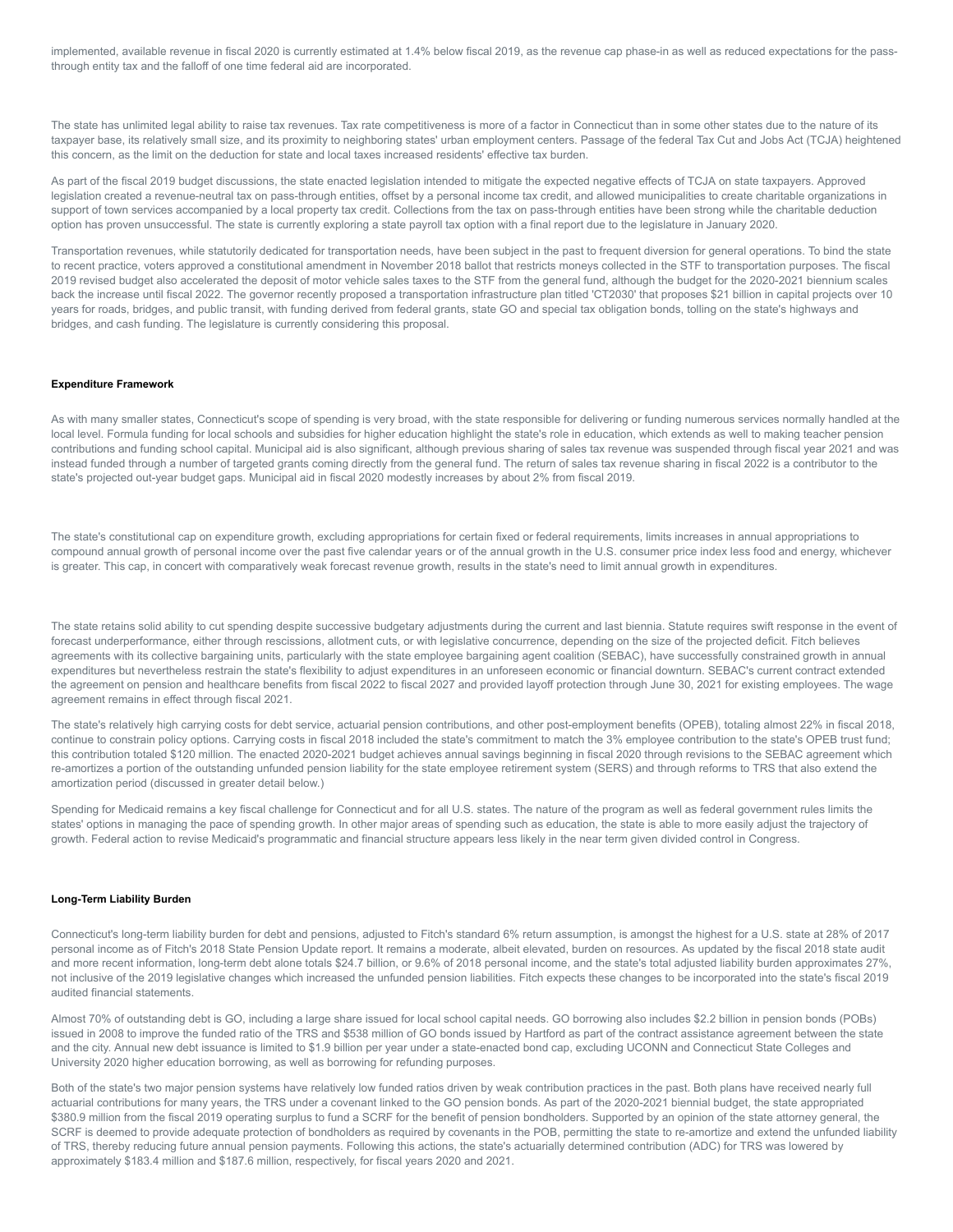Should amounts on deposit in the SCRF total less than the minimum requirement, state statute directs net revenue of the state's lottery to be deposited in the SCRF until the minimum balance is attained. In conjunction with the TRS re-amortization, the investment return assumption was lowered to 6.9% from 8%. The state reports that an updated actuarial valuation as of June 30, 2018, dated June 18, 2019, determined that these changes, in sum, resulted in TRS' unfunded actuarial accrued liability (UAAL) increasing from \$13.2 billion to \$16.8 billion.

The 2019 budget act also extended SERS' amortization period; from 22.8 years to 27.9 years, contingent on the formalization of an agreement with SEBAC. The extension follows multiple other revisions for SERS which extended the state's closed amortization period, lowered the return assumption to 6.9%, revised benefits, increased employee pension contributions for all existing members, revised the COLA formula and timing for post-2022 retirees, and created a new hybrid defined benefit/defined contribution tier for all new employees. The governor finalized the agreement with SEBAC in July 2019 and it has been submitted to the legislature for final approval. An updated actuarial valuation as of June 30, 2019 is expected to be received in December 2019 and Fitch expects the valuation to show an increase in SERS' UAAL.

The state currently estimates an OPEB liability of \$19.9 billion (7.7% of 2018 personal income) inclusive of recent changes to collective bargaining agreements and healthcare benefit assumptions. The state's OPEB trust had a market value of \$968 million as of June 30, 2019.

#### **Operating Performance**

Connecticut's strong gap-closing capacity declined in recent biennia due to the state's comparatively weak economic and revenue performance. Expenditure and revenue actions, particularly expenditure cuts, have been the state's primary sources of financial resilience given limited reserve funding since the Great Recession. The BRF balance was depleted in fiscal 2011, and until fiscal 2018 inconsistent fiscal performance precluded the build-up of noteworthy reserves.

The enactment of a revenue volatility cap in fiscal 2018 in conjunction with passage of the TCJA pushed the state's collection of PIT estimates and finals over the cap, resulting in a significant \$972 million net deposit to the BRF, after applying \$483 million (3% of revenues) of the windfall to solving a fiscal 2018 budget gap. The deposit boosted the BRF to 6.5% of fiscal 2018 revenues from 1.2% in fiscal 2017. The volatility cap threshold is adjusted annually by a formula of compound annual growth in personal income over the prior five-year period. This change has the effect of annually increasing the threshold that mandates deposits to the BRF. The threshold amount may also be modified by a three-fifths majority of the General Assembly in response to changes in state or federal tax law or significant adjustments to economic growth or tax collections.

If the BRF reaches a balance of 15% of the next year's projected net general fund appropriations, no additional deposits are required and revenues over the cap are applied to reducing the state's liabilities. The BRF may be drawn upon to cure a prior fiscal year deficit or if estimated general fund revenues decline by 1% or more from the forecast used to enact the budget. Future legislation can also assign surplus balances to other uses. These powers permitted the state's use of the BRF as part of its actions to close the budget gap in fiscal 2018 and follows draws on the BRF balance to close ending deficits in fiscal years 2015, 2016 and 2017. The BRF is expected to exceed the 15% statutory threshold in fiscal 2021, requiring excess funds to be applied toward the state's long term liabilities.

Budgetary challenges have been historically driven by revenue underperformance, particularly in the non-withholding component of PIT collections. The state consistently takes extensive administrative and legislative actions first to narrow forecast gaps before relying on reserves. Fitch believes tax rate increases adopted in recent biennial budgets, together with the passage of the TCJA, could make future revenue initiatives more challenging. Financial resilience is supported by multiple revenue monitoring mechanisms, including consensus forecasting, and disciplined mechanisms to respond to identified budgetary weakness.

Despite the challenges posed by its slow recovery from the Great Recession, the state's fiscal management has generally improved in recent biennia, with a greater reliance on structural solutions and continued full actuarial pension contributions. Fitch also recognizes state actions to bolster balances in the BRF, remove some of the cyclicality of PIT collections from the general fund, and moderate annual growth in expenditures and debt issuance through statute in addition to bond covenants that impose limitations through June 30, 2023.

Nonetheless, above average fixed costs, persistent lack of consensus on transportation capital funding, and contractually agreed-upon appropriations to correct a longstanding GAAP deficit are likely to weigh on the state in future years. Appropriations to amortize the GAAP deficit were pledged in a 2014 bond issue whereby the state covenanted to amortize this deficit, now at \$679.6 million as of June 30, 2018, by fiscal 2028. The state made one payment toward this goal in fiscal 2016 and has included a second payment in the enacted budget for fiscal 2020. The state continues to project budgetary imbalance in fiscal years after 2021 and will need to identify revenue solutions or expenditure reductions to balance absent higher revenue growth.

# **CRITERIA VARIATION**

None identified.

In addition to the sources of information identified in Fitch's applicable criteria specified below, this action was informed by information from Lumesis.

# **ESG Considerations**

Unless otherwise disclosed in this section, the highest level of ESG credit relevance is a score of 3 - ESG issues are credit neutral or have only a minimal credit impact on the entity, either due to their nature or the way in which they are being managed by the entity.

For more information on Fitch's ESG Relevance Scores, visit [www.fitchratings.com/esg.](https://www.fitchratings.com/esg)

| <b>ACTIONS</b><br>RATING                                                                     |               |  |              |
|----------------------------------------------------------------------------------------------|---------------|--|--------------|
| i Y/DEBT<br>ENT'                                                                             | <b>RATING</b> |  | <b>PRIOF</b> |
| State of (C <sup>-</sup><br>$\sim$ $\sim$ $\sim$<br>Connecticut.<br>General<br>  Governmentl |               |  |              |
|                                                                                              |               |  |              |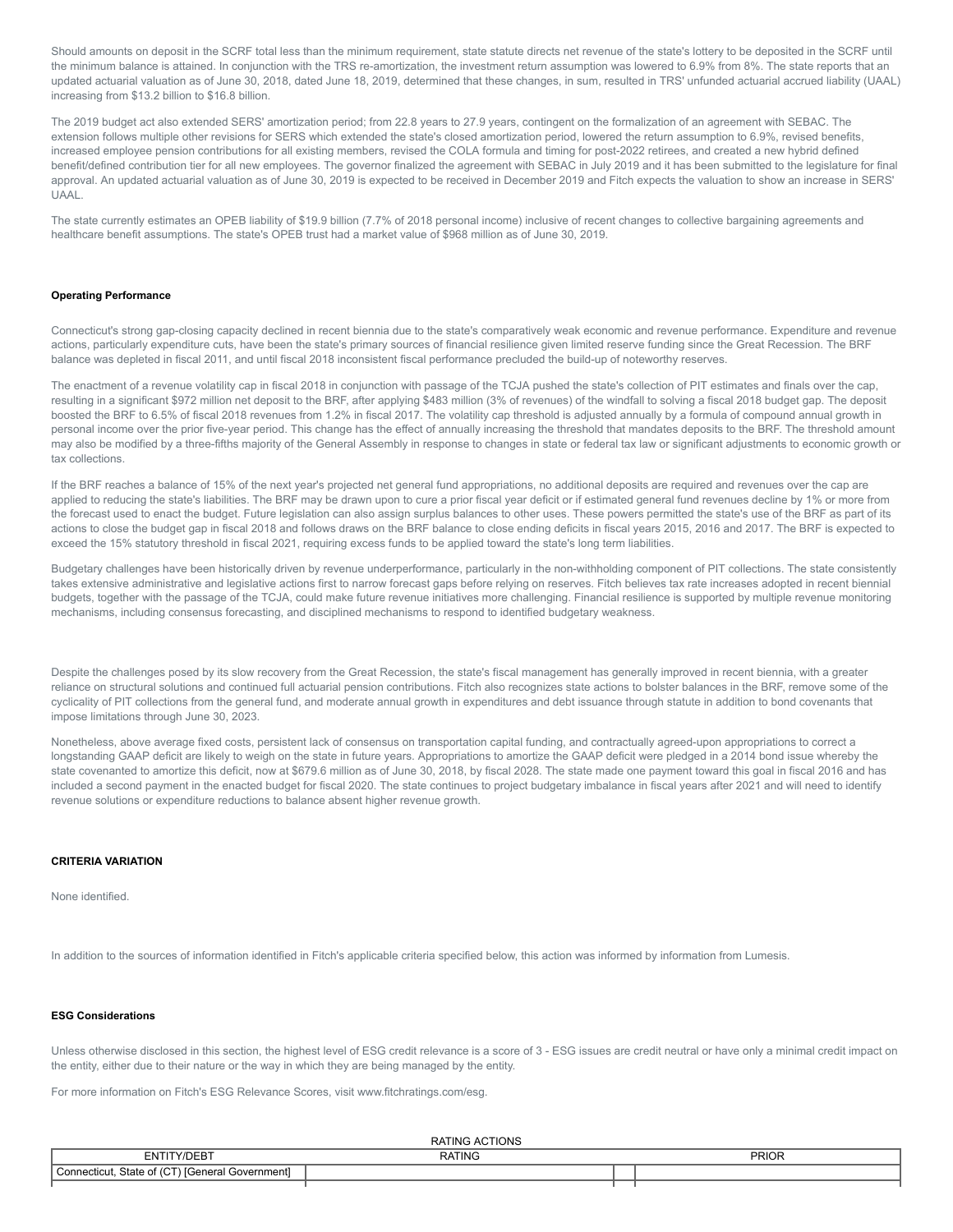Additional information is available on www.fitchratings.com

#### **FITCH RATINGS ANALYSTS**

Primary Rating Analyst Marcy Block Senior Director +1 212 908 0239 Fitch Ratings, Inc. Hearst Tower 300 W. 57th Street New York 10019

Secondary Rating Analyst Douglas Offerman Senior Director +1 212 908 0889

Committee Chairperson Karen Krop Senior Director +1 212 908 0661

## **MEDIA CONTACTS**

Sandro Scenga New York +1 212 908 0278 sandro.scenga@thefitchgroup.com

#### **Applicable Criteria**

U.S. Public Finance [Tax-Supported](https://www.fitchratings.com/site/re/10024656) Rating Criteria (pub. 03 Apr 2018)

#### **Additional Disclosures**

Solicitation Status [Endorsement](https://www.fitchratings.com/site/regulatory) Policy

# **DISCLAIMER**

ALL FITCH CREDIT RATINGS ARE SUBJECT TO CERTAIN LIMITATIONS AND DISCLAIMERS. PLEASE READ THESE LIMITATIONS AND DISCLAIMERS BY FOLLOWING THIS LINK: [HTTPS://WWW.FITCHRATINGS.COM/UNDERSTANDINGCREDITRATINGS.](https://www.fitchratings.com/UNDERSTANDINGCREDITRATINGS) IN ADDITION, RATING DEFINITIONS AND THE TERMS OF USE OF SUCH RATINGS ARE AVAILABLE ON THE AGENCY'S PUBLIC WEB SITE AT [WWW.FITCHRATINGS.COM.](https://www.fitchratings.com/site/home) PUBLISHED RATINGS, CRITERIA, AND METHODOLOGIES ARE AVAILABLE FROM THIS SITE AT ALL TIMES. FITCH'S CODE OF CONDUCT, CONFIDENTIALITY, CONFLICTS OF INTEREST, AFFILIATE FIREWALL, COMPLIANCE, AND OTHER RELEVANT POLICIES AND PROCEDURES ARE ALSO AVAILABLE FROM THE CODE OF CONDUCT SECTION OF THIS SITE. DIRECTORS AND SHAREHOLDERS RELEVANT INTERESTS ARE AVAILABLE AT [HTTPS://WWW.FITCHRATINGS.COM/SITE/REGULATORY.](https://www.fitchratings.com/site/regulatory) FITCH MAY HAVE PROVIDED ANOTHER PERMISSIBLE SERVICE TO THE RATED ENTITY OR ITS RELATED THIRD PARTIES. DETAILS OF THIS SERVICE FOR RATINGS FOR WHICH THE LEAD ANALYST IS BASED IN AN EU-REGISTERED ENTITY CAN BE FOUND ON THE ENTITY SUMMARY PAGE FOR THIS ISSUER ON THE FITCH WEBSITE.

#### **COPYRIGHT**

Copyright © 2019 by Fitch Ratings, Inc., Fitch Ratings Ltd. and its subsidiaries. 33 Whitehall Street, NY, NY 10004. Telephone: 1-800-753-4824, (212) 908-0500. Fax: (212) 480-4435. Reproduction or retransmission in whole or in part is prohibited except by permission. All rights reserved. In issuing and maintaining its ratings and in making other reports (including forecast information), Fitch relies on factual information it receives from issuers and underwriters and from other sources Fitch believes to be credible. Fitch conducts a reasonable investigation of the factual information relied upon by it in accordance with its ratings methodology, and obtains reasonable verification of that information from independent sources, to the extent such sources are available for a given security or in a given jurisdiction. The manner of Fitch's factual investigation and the scope of the third-party verification it obtains will vary depending on the nature of the rated security and its issuer, the requirements and practices in the jurisdiction in which the rated security is offered and sold and/or the issuer is located, the availability and nature of relevant public information, access to the management of the issuer and its advisers, the availability of pre-existing third-party verifications such as audit reports, agreed-upon procedures letters, appraisals, actuarial reports, engineering reports, legal opinions and other reports provided by third parties, the availability of independent and competent third- party verification sources with respect to the particular security or in the particular jurisdiction of the issuer, and a variety of other factors. Users of Fitch's ratings and reports should understand that neither an enhanced factual investigation nor any third-party verification can ensure that all of the information Fitch relies on in connection with a rating or a report will be accurate and complete. Ultimately, the issuer and its advisers are responsible for the accuracy of the information they provide to Fitch and to the market in offering documents and other reports. In issuing its ratings and its reports, Fitch must rely on the work of experts, including independent auditors with respect to financial statements and attorneys with respect to legal and tax matters. Further, ratings and forecasts of financial and other information are inherently forward-looking and embody